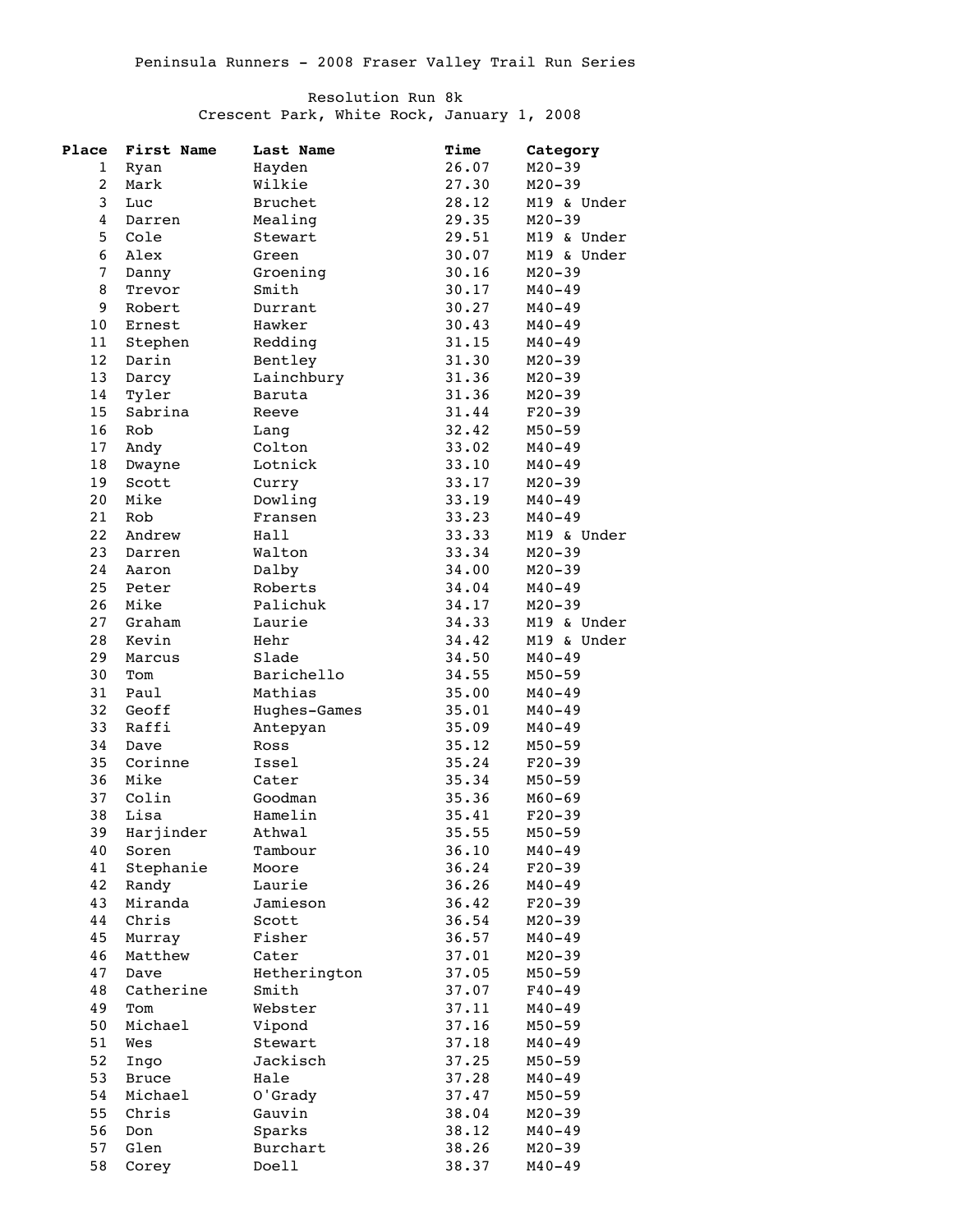| 59       | Jennifer         | Issac              | 38.39          | $F20-39$                 |
|----------|------------------|--------------------|----------------|--------------------------|
| 60       | Kamal            | Rai                | 38.40          | $M40 - 49$               |
| 61       | Andrew           | Brink              | 38.43          | $M40 - 49$               |
| 62       | Darshan          | Mangat             | 38.45          | $M40 - 49$               |
| 63       | Mile             | Jovanovic          | 38.50          | $M50 - 59$               |
| 64       | Stephen          | Kring              | 38.58          | $M40 - 49$               |
| 65       | James            | Beaudoin           | 39.05          | $M20 - 39$               |
| 66       | Glen             | McKinnon           | 39.18          | $M50 - 59$               |
| 67       | Simon            | Erasmus            | 39.20          | M19 & Under              |
| 68       | Brian            | Parkinson          | 39.59          | $M60 - 69$               |
| 69       | Aileen           | Hale               | 40.11          | $F20-39$                 |
| 70       | Sally            | Marcellus          | 40.15          | $F50 - 59$               |
| 71       | Nadine           | Michl              | 40.16          | $F20-39$                 |
| 72       | Alison           | Salter             | 40.22          | $F20-39$                 |
| 73       | Atkins           | Glenn              | 40.23          | $M40 - 49$               |
| 74       | Mike             | Sturgeon           | 40.25          | $M40 - 49$               |
| 75       | Doug             | <b>Brewer</b>      | 40.26          | $M50 - 59$               |
| 76       | Rick             | Horita             | 40.27          | $M50 - 59$               |
| 77       | Roger            | Issac              | 40.44          | $M40 - 49$               |
| 78       | James            | Lewis              | 40.53          | $M50 - 59$               |
| 79       | Ivan             | Mirosavijev        | 40.58          | $M20 - 39$               |
| 80       | Jim              | Millington         | 41.01          | $M50 - 59$               |
| 81       | Aaron            | Douglas            | 41.04          | $M20 - 39$               |
| 82       | Craig            | Brown              | 41.18          | $M20 - 39$               |
| 83       | Samantha         | Lotnick            | 41.32          | F19 & Under              |
| 84       | Susan            | Northey            | 41.32          | $F40 - 49$               |
| 85       | William (Al)     | George             | 41.36          | $M60 - 69$               |
| 86       | Melissa          | Neufeld            | 41.39          | $F20-39$                 |
| 87       | Todd             | Scott              | 41.40          | $M20 - 39$               |
| 88       | Karl             | Cantner            | 41.52          | $M50 - 59$               |
| 89       | Tim              | Allan              | 41.54          | $M60 - 69$               |
| 90       | Robert           | Budvarson          | 42.39          | $M20 - 39$               |
| 91<br>92 | Larry            | Wong               | 42.40<br>43.03 | $M40 - 49$               |
| 93       | Margaret<br>Anne | Kerr               | 43.24          | $F50 - 59$<br>$F50 - 59$ |
| 94       | Gordon           | Sturgeon<br>Osborn | 43.46          | $M20 - 39$               |
| 95       | Gerry            | Sipsas             | 43.57          | $M40 - 49$               |
| 96       | Karen            | Bentley            | 44.03          | $F20-39$                 |
| 97       | Amanda           | Hall               | 44.16          | F19 & Under              |
| 98       | Helen            | Lainchbury         | 44.22          | $F20-39$                 |
| 99       | Karen            | Mealing            | 44.24          | $F20-39$                 |
| 100      | Joyce            | Soda               | 44.34          | $F40 - 49$               |
| 101      | Frank            | Regier             | 44.43          | $M20 - 39$               |
| 102      | Carolyn          | MacLaren           | 44.57          | $F40 - 49$               |
| 103      | Doug             | MacLaren           | 44.58          | $M40 - 49$               |
| 104      | Georgena         | Evans              | 45.04          | $F60 - 69$               |
| 105      | Riley            | Springer           | 45.07          | M19 & Under              |
| 106      | Kris             | Siciliano          | 45.15          | $M20 - 39$               |
| 107      | Clay             | Stewart            | 45.16          | M19 & Under              |
| 108      | Aurora           | Scott              | 45.17          | $F20-39$                 |
| 109      | Darren           | Popoff             | 45.26          | $M40 - 49$               |
| 110      | Heidi            | Alberti            | 46.04          | $F70+$                   |
| 111      | Louisa           | Lorimer            | 46.04          | $F50 - 59$               |
| 112      | <b>Bill</b>      | McCullough         | 46.05          | $M50 - 59$               |
| 113      | Cindy            | Wade               | 46.20          | $F20-39$                 |
| 114      | Beverly          | Doell              | 46.26          | $F40 - 49$               |
| 115      | Kevin            | McBride            | 46.30          | $M20 - 39$               |
| 116      | Nigel            | Barrett            | 46.31          | $M50 - 59$               |
| 117      | Annette          | Quiring            | 46.39          | $F40 - 49$               |
| 118      | Laura            | Hibbs              | 47.01          | $F50 - 59$               |
| 119      | Rick             | Williams           | 47.03          | $M50 - 59$               |
| 120      | Jill             | Popoff             | 47.15          | $F20-39$                 |
| 121      | Mike             | Doyle              | 47.29          | $M40 - 49$               |
| 122      | Dan              | Murphy             | 47.31          | $M60 - 69$               |
| 123      | Jeri             | Lidstrom           | 47.45          | $F50 - 59$               |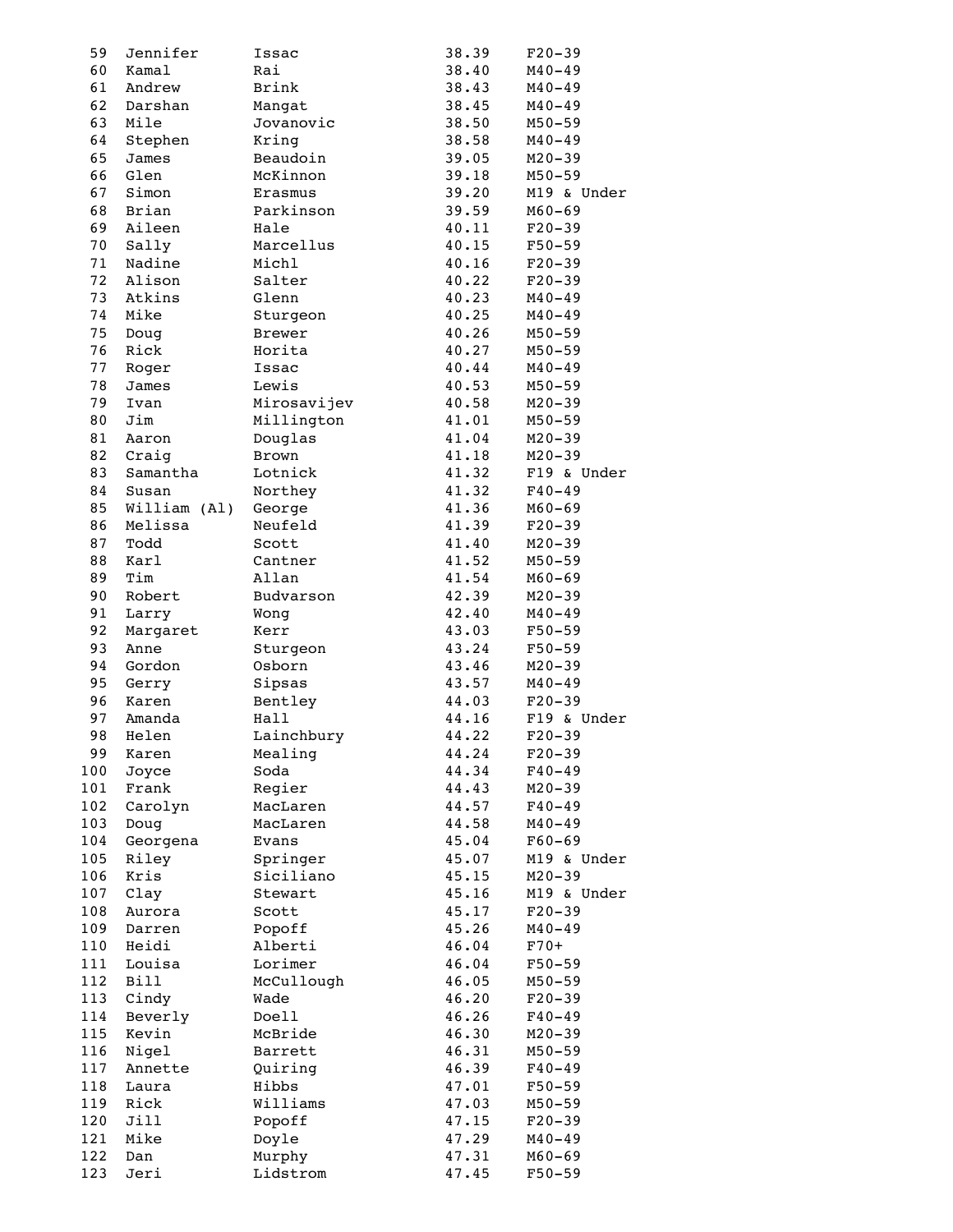| 124 | Alan     | White            | 47.56 | $M60 - 69$  |
|-----|----------|------------------|-------|-------------|
| 125 | Rob      | Daniel           | 48.01 | $M60 - 69$  |
| 126 | Kathy    | Wainwright       | 48.12 | $F50 - 59$  |
| 127 | Ron      | Robinson         | 48.45 | $M50 - 59$  |
| 128 | Pat      | Charron          | 48.58 | $M20 - 39$  |
| 129 | Rebecca  | Olfert           | 49.02 | $F40 - 49$  |
| 130 | Debbie   | McKinnon         | 49.05 | $F40 - 49$  |
| 131 | Mike     | Ridley           | 49.11 | $M40 - 49$  |
| 132 | Bianca   | Langrick         | 49.37 | $F20-39$    |
| 133 | Isabelle | Thielen          | 49.37 | $F20-39$    |
| 134 | Helena   | Munro            | 49.50 | $F40 - 49$  |
| 135 | Sharon   | Vipond           | 49.50 | $F50 - 59$  |
| 136 | Alice    | Glanville        | 49.54 | $F40 - 49$  |
| 137 | Kevin    | Loken            | 50.15 | $M20 - 39$  |
| 138 | Kim      | Lotnick          | 50.16 | F19 & Under |
| 139 | Ellen    | Hall             | 50.33 | $F40 - 49$  |
| 140 | Susan    | Beechiner-Carter | 50.35 | $F50 - 59$  |
| 141 | Jim      | Fairall          | 50.35 | $M60 - 69$  |
| 142 | Laura    | Roberts          | 50.35 | $F50 - 59$  |
| 143 | Penny    | Youngash         | 50.35 | $F50 - 59$  |
| 144 | Brenda   | Ferris           |       |             |
|     |          |                  | 50.54 | $F40 - 49$  |
| 145 | Rick     | Fraser           | 50.54 | $M50 - 59$  |
| 146 | Carol    | Heatley          | 50.54 | $F50 - 59$  |
| 147 | Nancy    | Pundick          | 50.54 | $F40 - 49$  |
| 148 | Laurel   | Van Zanten       | 50.54 | $F50 - 59$  |
| 149 | Jennifer | Hiebert          | 50.58 | $F40 - 49$  |
| 150 | Trsih    | Griffin-Stewart  | 51.13 | $F40 - 49$  |
| 151 | Karen    | Ethier           | 51.14 | $F20-39$    |
| 152 | Staci    | Jennejohn        | 51.17 | $F20-39$    |
| 153 | Nicole   | Swain            | 51.20 | $F40 - 49$  |
| 154 | Leah     | Strange          | 51.30 | $F20-39$    |
| 155 | Frances  | O'Grady          | 51.32 | $F40 - 49$  |
| 156 | Sandy    | Wyndham          | 51.35 | $F60 - 69$  |
| 157 | Millie   | McKinnon         | 51.54 | $F40 - 49$  |
| 158 | Laurel   | Peck             | 52.20 | $F40 - 49$  |
| 159 | Susan    | Loken            | 52.38 | $F20-39$    |
| 160 | Brenda   | Nadin            | 52.44 | $F50 - 59$  |
| 161 | Eric     | Nadin            | 52.44 | $M50 - 59$  |
| 162 | Robyn    | Cowan            | 52.45 | $F40 - 49$  |
| 163 | Jennifer | Coleman          | 52.50 | $F40 - 49$  |
| 164 | Brenda   | Prokopich        | 52.50 | $F40 - 49$  |
| 165 | Bridie   | Robson           | 52.52 | $F40 - 49$  |
| 166 | Kim      | Stepto           | 52.58 | $F20-39$    |
| 167 | Frances  | Steinfeld        | 53.09 | $F60 - 69$  |
| 168 | Terri    | Costello         | 53.10 | $F50 - 59$  |
| 169 | Irina    | Eisele           | 53.10 | $F40 - 49$  |
| 170 | Jayne    | Fleming          | 53.26 | $F60 - 69$  |
| 171 | Jason    | McKie            | 53.38 | $M20 - 39$  |
| 172 | Sandy    | Zalit            | 53.56 | $F40 - 49$  |
| 173 | Sandra   | Nissen           | 54.03 | $F40 - 49$  |
| 174 | Sharon   | Yap-Chung        | 54.03 | $F40 - 49$  |
| 175 | Jason    | Carr             | 54.35 | $M20 - 39$  |
| 176 | Gord     | Heppner          | 54.35 | $M20 - 39$  |
| 177 | Stacy    | Taggart          | 54.35 | $F20-39$    |
| 178 | Ken      | Hamilton         | 54.38 | $M50 - 59$  |
| 179 | Janet    | Hamilton         | 54.38 | $F40 - 49$  |
| 180 | Suzanne  | Pearce           | 54.40 | $F40 - 49$  |
| 181 | Sheryl   | Smale            | 54.40 | $F50 - 59$  |
| 182 | Susan    | Taylor           | 54.54 | $F50 - 59$  |
| 183 | Harvey   | Nelsen           | 55.54 | $M70+$      |
| 184 | Larry    | Walsh            | 56.15 | $M20 - 39$  |
| 185 | Leslie   | Budvarson        | 56.34 | $F20-39$    |
| 186 | Ben      | Dobranowski      | 56.39 | $M50 - 59$  |
| 187 | Rob      | Springer         | 57.18 | $M40 - 49$  |
| 188 | Sharalee | Bowker           | 58.05 | $F20-39$    |
|     |          |                  |       |             |